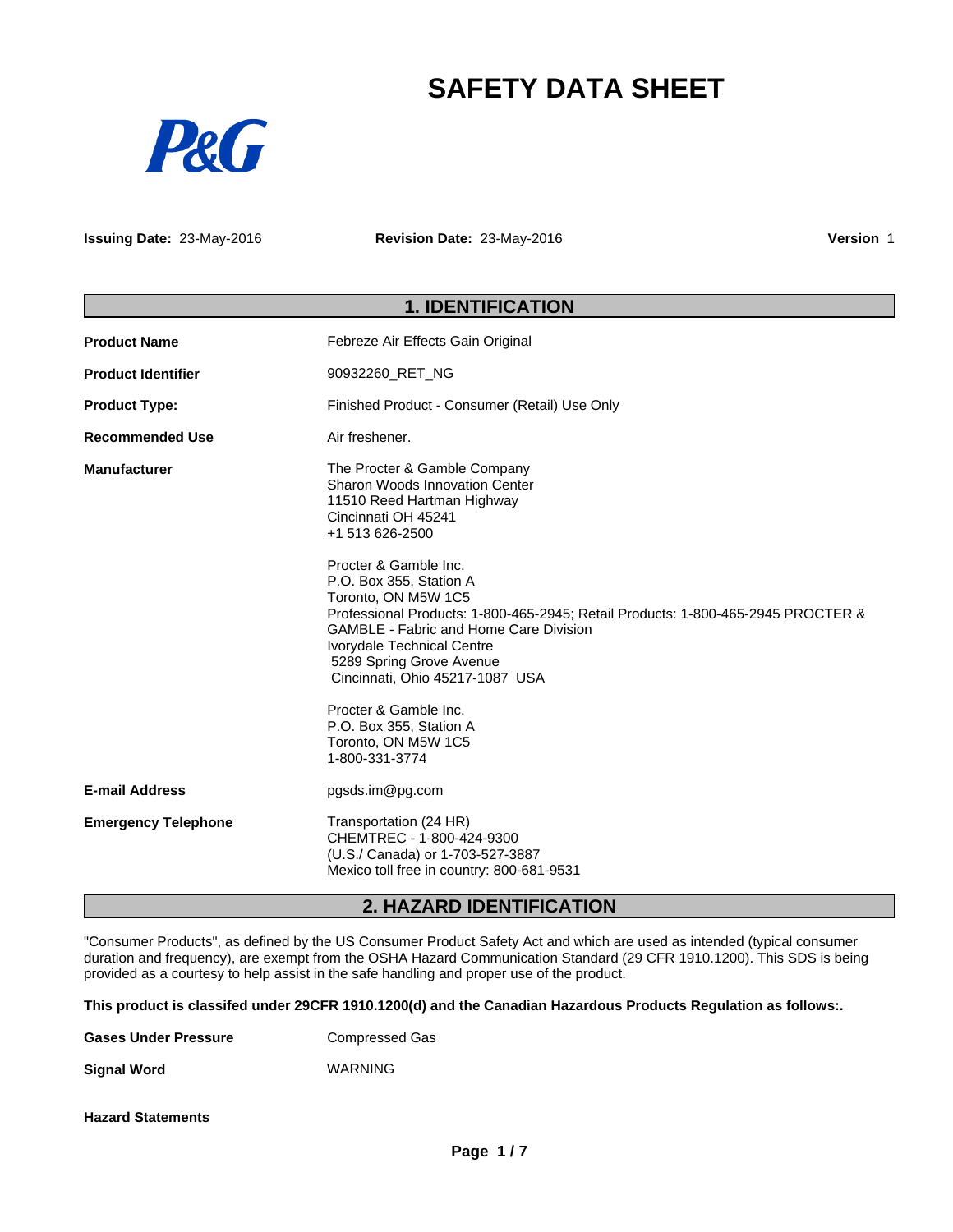Contains gas under pressure; may explode if heated **Hazard pictograms Precautionary Statements** Pressurized container: Do not pierce or burn, even after use **Precautionary Statements - Response** None **Precautionary Statements - Storage** Protect from sunlight. Store in a well-ventilated place **Precautionary Statements - Disposal** None **Hazards not otherwise classified (HNOC)** None

## **3. COMPOSITION/INFORMATION ON INGREDIENTS**

#### **Ingredients are listed according to 29CFR 1910.1200 Appendix D and the Canadian Hazardous Products Regulation**

| Chemical Name     | <b>THONORY</b>              | Trade<br><b>COOPO</b><br><b>POCLET</b> | <b>CAS-No</b>                    | . <i>.</i> 0/<br><b>Weight</b><br>70 |
|-------------------|-----------------------------|----------------------------------------|----------------------------------|--------------------------------------|
| $\sim$<br>Ethanol | —  —<br>Ethano <sup>'</sup> | N0                                     | $\rightarrow$<br>╮.<br>64<br>. . | . .                                  |

## **4. FIRST AID MEASURES**

#### **First aid measures for different exposure routes**

| Eye contact                                                                          | Rinse immediately with plenty of water, also under the eyelids, for at least 15 minutes. Get<br>medical attention immediately if irritation persists. |  |  |  |
|--------------------------------------------------------------------------------------|-------------------------------------------------------------------------------------------------------------------------------------------------------|--|--|--|
| <b>Skin contact</b>                                                                  | None under normal use.                                                                                                                                |  |  |  |
| Ingestion                                                                            | Not an expected route of exposure. If swallowed:. Clean mouth with water and afterwards<br>drink plenty of water.                                     |  |  |  |
| <b>Inhalation</b>                                                                    | None under normal use.                                                                                                                                |  |  |  |
| Most important symptoms/effects, No information available.<br>acute and delayed      |                                                                                                                                                       |  |  |  |
| Indication of immediate medical attention and special treatment needed, if necessary |                                                                                                                                                       |  |  |  |

**Notes to Physician** Treat symptomatically.

## **5. FIRE-FIGHTING MEASURES**

**Suitable extinguishing media** Use extinguishing measures that are appropriate to local circumstances and the surrounding environment.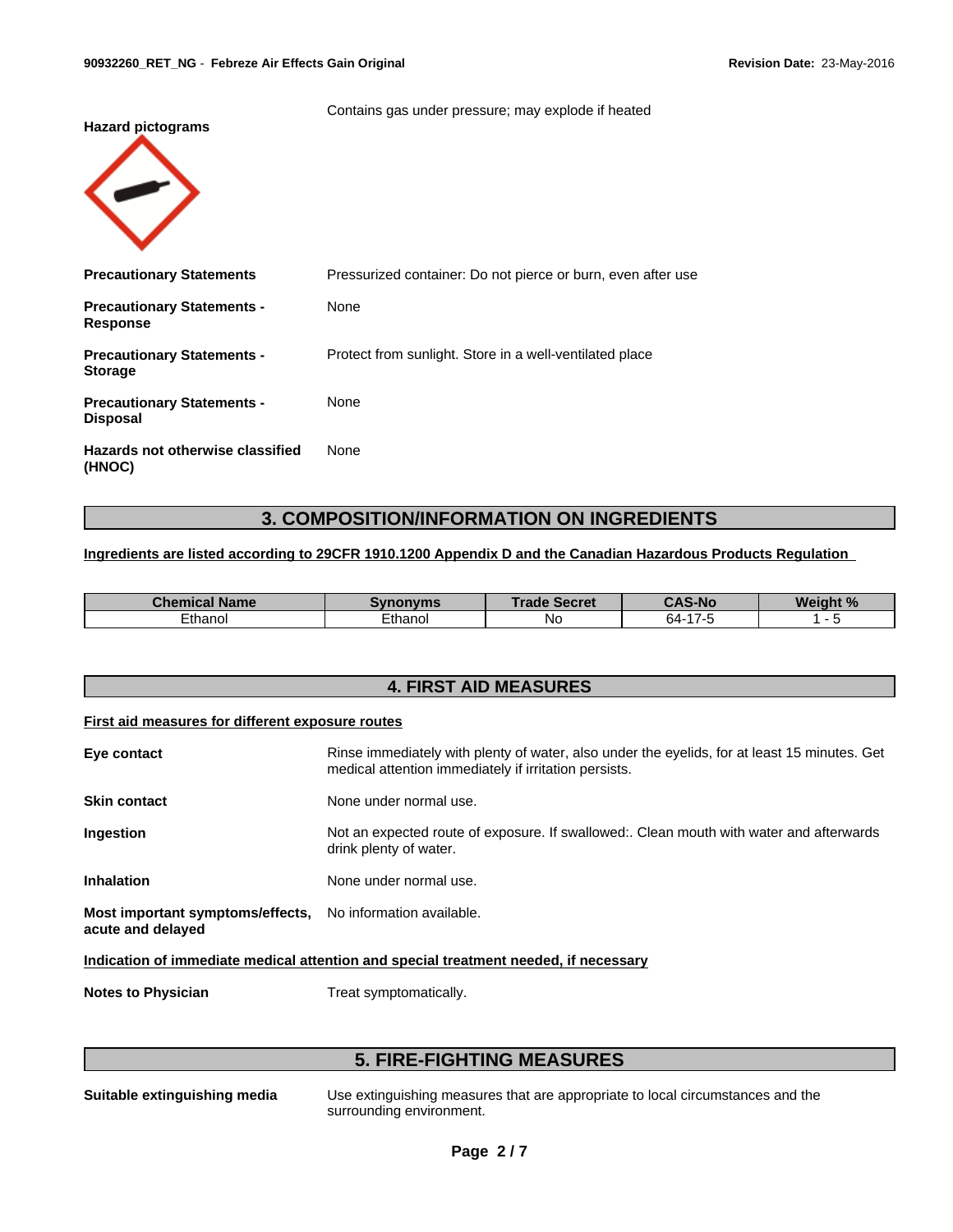| Unsuitable Extinguishing Media                    | None.                                                                                                                                     |
|---------------------------------------------------|-------------------------------------------------------------------------------------------------------------------------------------------|
| Special hazard                                    | Containers may explode when heated or if contaminated with water.                                                                         |
| Special protective equipment for<br>fire-fighters | As in any fire, wear self-contained breathing apparatus pressure-demand, MSHA/NIOSH<br>(approved or equivalent) and full protective gear. |
| Specific hazards arising from the<br>chemical     | Containers may explode when heated.                                                                                                       |

## **6. ACCIDENTAL RELEASE MEASURES**

| Personal precautions, protective equipment and emergency procedures |                                                                                |  |  |
|---------------------------------------------------------------------|--------------------------------------------------------------------------------|--|--|
| <b>Personal precautions</b>                                         | None under normal use conditions.                                              |  |  |
|                                                                     | Advice for emergency responders Use personal protective equipment as required. |  |  |
| Methods and materials for containment and cleaning up               |                                                                                |  |  |
| <b>Methods for containment</b>                                      | No information available.                                                      |  |  |
| Methods for cleaning up                                             | Do not puncture or incinerate cans.                                            |  |  |
|                                                                     | <b>7. HANDLING AND STORAGE</b>                                                 |  |  |
| <b>Precautions for safe handling</b>                                |                                                                                |  |  |
| Advice on safe handling                                             | Handle in accordance with good industrial hygiene and safety practice.         |  |  |
| Conditions for safe storage, including any incompatibilities        |                                                                                |  |  |
| <b>Storage Conditions</b>                                           | Keep containers tightly closed in a dry, cool and well-ventilated place.       |  |  |
| Incompatible products                                               | None known.                                                                    |  |  |
| <b>Aerosol Classification Level</b>                                 |                                                                                |  |  |

## **8. EXPOSURE CONTROLS/PERSONAL PROTECTION**

## **Control parameters**

### **Exposure Guidelines** .

| <b>Chemical Name</b> | <b>CAS-No</b> | <b>ACGIH TLV</b> | <b>OSHA PEL</b>             | <b>Mexico PEL</b>                  |
|----------------------|---------------|------------------|-----------------------------|------------------------------------|
| Ethanol              | 64-17-5       | STEL: 1000 ppm   | TWA: 1000 ppm               | Mexico: TWA 1000 ppm               |
|                      |               |                  | TWA: 1900 mg/m <sup>3</sup> | Mexico: TWA 1900 mg/m <sup>3</sup> |
|                      |               |                  | (vacated) TWA: 1000 ppm     |                                    |
|                      |               |                  | (vacated) TWA: 1900         |                                    |
|                      |               |                  | ma/m <sup>3</sup>           |                                    |

| <b>Chemical Name</b> | <b>CAS-No</b> | <b>Alberta</b>         | Quebec                      | <b>Ontario TWAEV</b> | <b>British Columbia</b> |
|----------------------|---------------|------------------------|-----------------------------|----------------------|-------------------------|
| Ethanol              | 64-17-5       | TWA: 1000 ppm          | TWA.<br>$:1000$ ppm         | STEL:<br>1000 ppm    | STEL: 1000 ppm          |
|                      |               | 1880 mg/m $^3$<br>TWA: | TWA: 1880 mg/m <sup>3</sup> |                      |                         |

No relevant exposure guidelines for other ingredients

### **Exposure controls**

**Engineering Measures** No information available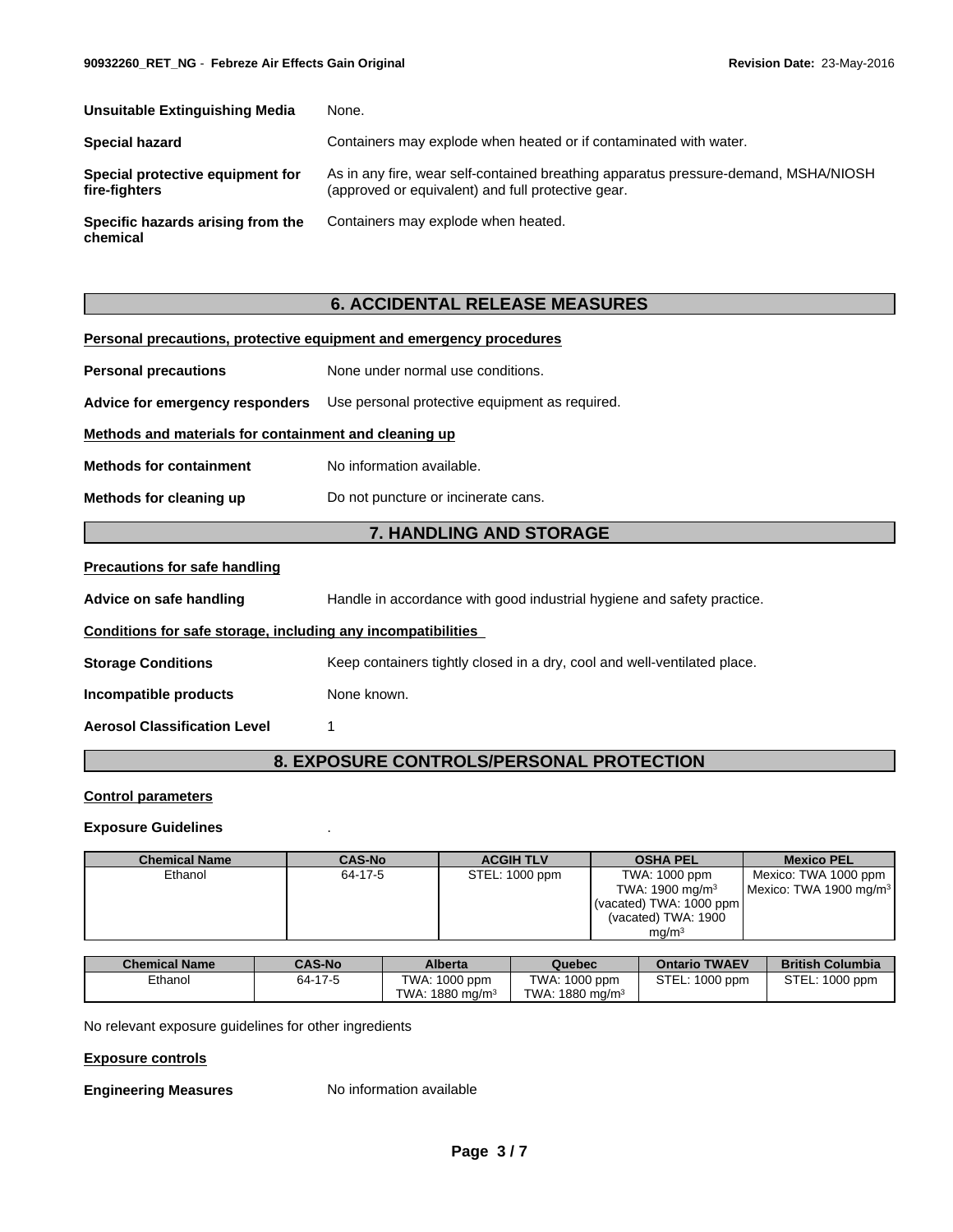## **Personal Protective Equipment**

| <b>Eye Protection</b>           | No special protective equipment required |
|---------------------------------|------------------------------------------|
| <b>Hand Protection</b>          | No special protective equipment required |
| <b>Skin and Body Protection</b> | No special protective equipment required |
| <b>Respiratory Protection</b>   | No special protective equipment required |

## **9. PHYSICAL AND CHEMICAL PROPERTIES**

| Physical State @20°C<br>Appearance<br>Odor<br><b>Odor threshold</b> | aerosols<br>Clear to Yellow<br>Perfume<br>No information available                             |             |
|---------------------------------------------------------------------|------------------------------------------------------------------------------------------------|-------------|
| Property                                                            | Values                                                                                         | <b>Note</b> |
| pH value                                                            | 4.5                                                                                            |             |
| <b>Melting/freezing point</b>                                       | No information available                                                                       |             |
| Boiling point/boiling range                                         | 83 °C / 182 °F                                                                                 |             |
| <b>Flash point</b>                                                  | 50 °C / 122 °F                                                                                 | Closed cup  |
| <b>Evaporation rate</b>                                             | No information available                                                                       |             |
| Flammability (solid, gas)                                           | No information available                                                                       |             |
| <b>Flammability Limits in Air</b>                                   |                                                                                                |             |
| <b>Upper flammability limit</b>                                     | No information available                                                                       |             |
| <b>Lower Flammability Limit</b>                                     | No information available                                                                       |             |
| Vapor pressure                                                      | No information available                                                                       |             |
| Vapor density                                                       | No information available                                                                       |             |
| <b>Relative density</b>                                             | 0.987-0.999                                                                                    |             |
| <b>Water solubility</b>                                             | No information available                                                                       |             |
| Partition coefficient: n-octanol/waterNo information available      |                                                                                                |             |
| <b>Autoignition temperature</b>                                     | No information available                                                                       |             |
| <b>Decomposition temperature</b>                                    | No information available                                                                       |             |
| <b>Viscosity of Product</b>                                         | 1-10mPa-s $mm2/s$                                                                              |             |
| <b>VOC Content (%)</b>                                              | Products comply with US state and federal regulations for VOC content in consumer<br>products. |             |

## **10. STABILITY AND REACTIVITY**

| <b>Reactivity</b>               | None under normal use conditions.        |
|---------------------------------|------------------------------------------|
| <b>Stability</b>                | Stable under normal conditions.          |
| <b>Hazardous polymerization</b> | Hazardous polymerization does not occur. |
| <b>Hazardous Reactions</b>      | None under normal processing.            |
| <b>Conditions to Avoid</b>      | None under normal processing.            |
| <b>Materials to avoid</b>       | None in particular.                      |

**Hazardous Decomposition Products** None under normal use conditions.

## **11. TOXICOLOGICAL INFORMATION**

#### **Product Information Information on likely routes of exposure**

| Inhalation   | Intentional misuse by deliberately concentrating and inhaling contents may be harmful or<br>fatal. |
|--------------|----------------------------------------------------------------------------------------------------|
| Skin contact | No known effect.                                                                                   |
| Ingestion    | No known effect.                                                                                   |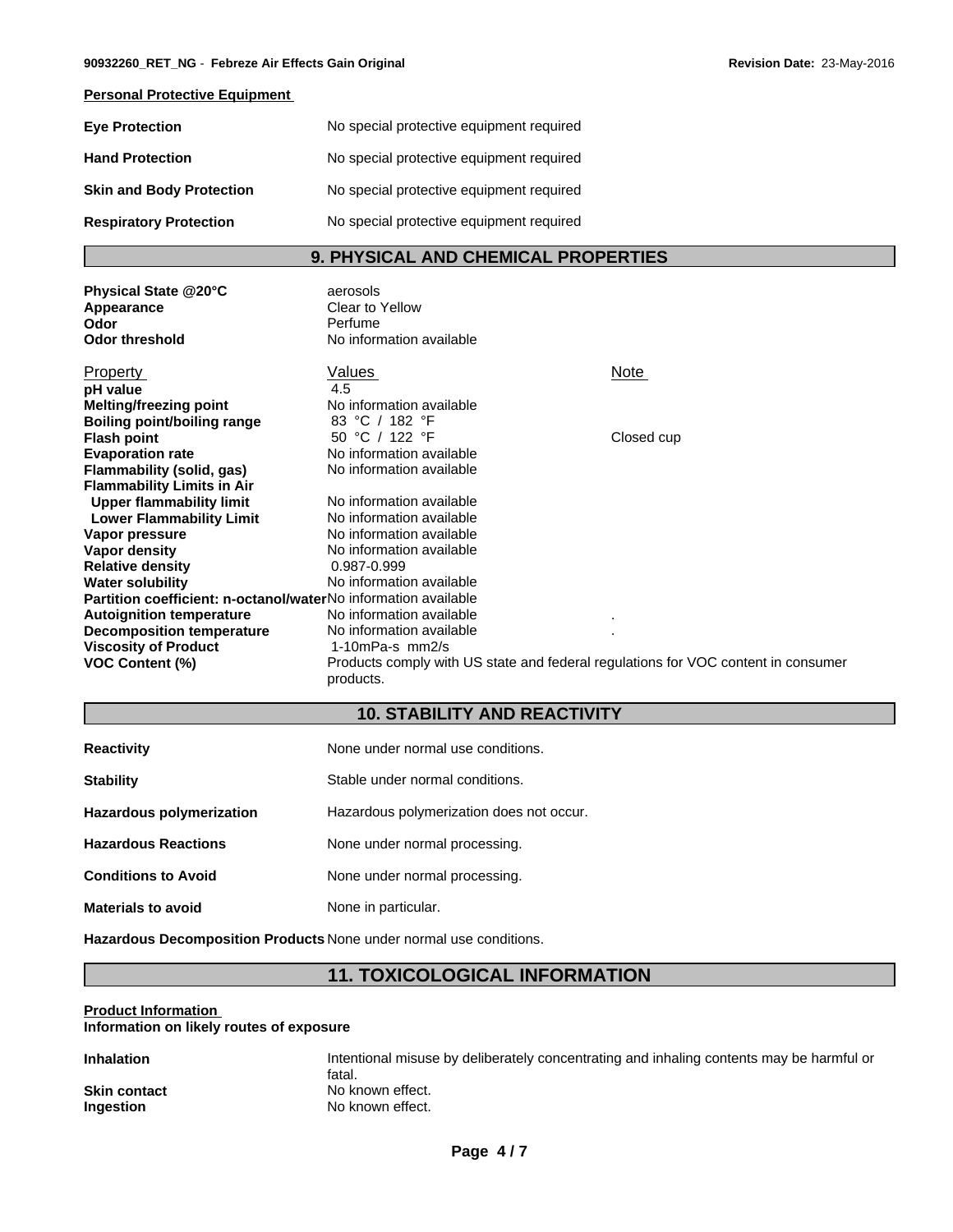### **Eye contact** No known effect.

## **Delayed and immediate effects as well as chronic effects from short and long-term exposure**

| <b>Acute toxicity</b>             | No known effect. |
|-----------------------------------|------------------|
| <b>Skin corrosion/irritation</b>  | No known effect. |
| Serious eye damage/eye irritation | No known effect. |
| <b>Skin sensitization</b>         | No known effect. |
| <b>Respiratory sensitization</b>  | No known effect. |
| Germ cell mutagenicity            | No known effect. |
| <b>Neurological Effects</b>       | No known effect. |
| <b>Reproductive toxicity</b>      | No known effect. |
| <b>Developmental toxicity</b>     | No known effect. |
| <b>Teratogenicity</b>             | No known effect. |
| <b>STOT - single exposure</b>     | No known effect. |
| <b>STOT - repeated exposure</b>   | No known effect. |
| <b>Target Organ Effects</b>       | No known effect. |
| <b>Aspiration hazard</b>          | No known effect. |
| Carcinogenicity                   | No known effect. |

### **Component Information**

| <b>Chemical Name</b> | <b>CAS-No</b> | Oral LD50                  | <b>Dermal LD50</b> | <b>Inhalation LC50</b> |
|----------------------|---------------|----------------------------|--------------------|------------------------|
| Ethanol              | 64-17-5       | 70 mg/kg bw (OECD<br>1047c |                    | 116.9 mg/L air (//OECD |
|                      |               | 401'                       |                    | 403)                   |

## **12. ECOLOGICAL INFORMATION**

## **Ecotoxicity**

The product is not expected to be hazardous to the environment.

| Persistence and degradability    | No information available. |
|----------------------------------|---------------------------|
| <b>Bioaccumulative potential</b> | No information available. |
| <b>Mobility</b>                  | No information available. |
| Other adverse effects            | No information available. |

## **13. DISPOSAL CONSIDERATIONS**

#### **Waste treatment**

**Waste from Residues / Unused Products** Aerosol cans, when disposed as waste, are regulated as D003 reactive hazardous waste in some States because of their potential to explode when heated. Check with your State environmental agency for guidance. **Contaminated packaging <b>Pressurized container:** Do not pierce or burn, even after use. **Disposal recommendations** Products covered by this SDS, in their original form, when disposed from a commercial facility as waste, are ignitable hazardous waste, D001, according to Federal RCRA regulations(40 CFR 261). Disposal should be in accordance with Local, State and Federal regulations.

## **14. TRANSPORT INFORMATION**

## **DOT**

| UN no                   | UN1950                |
|-------------------------|-----------------------|
| UN Proper shipping name | Aerosols              |
| <b>Description</b>      | UN1950. Aerosols, 2.2 |
| <b>Hazard Class</b>     | 22                    |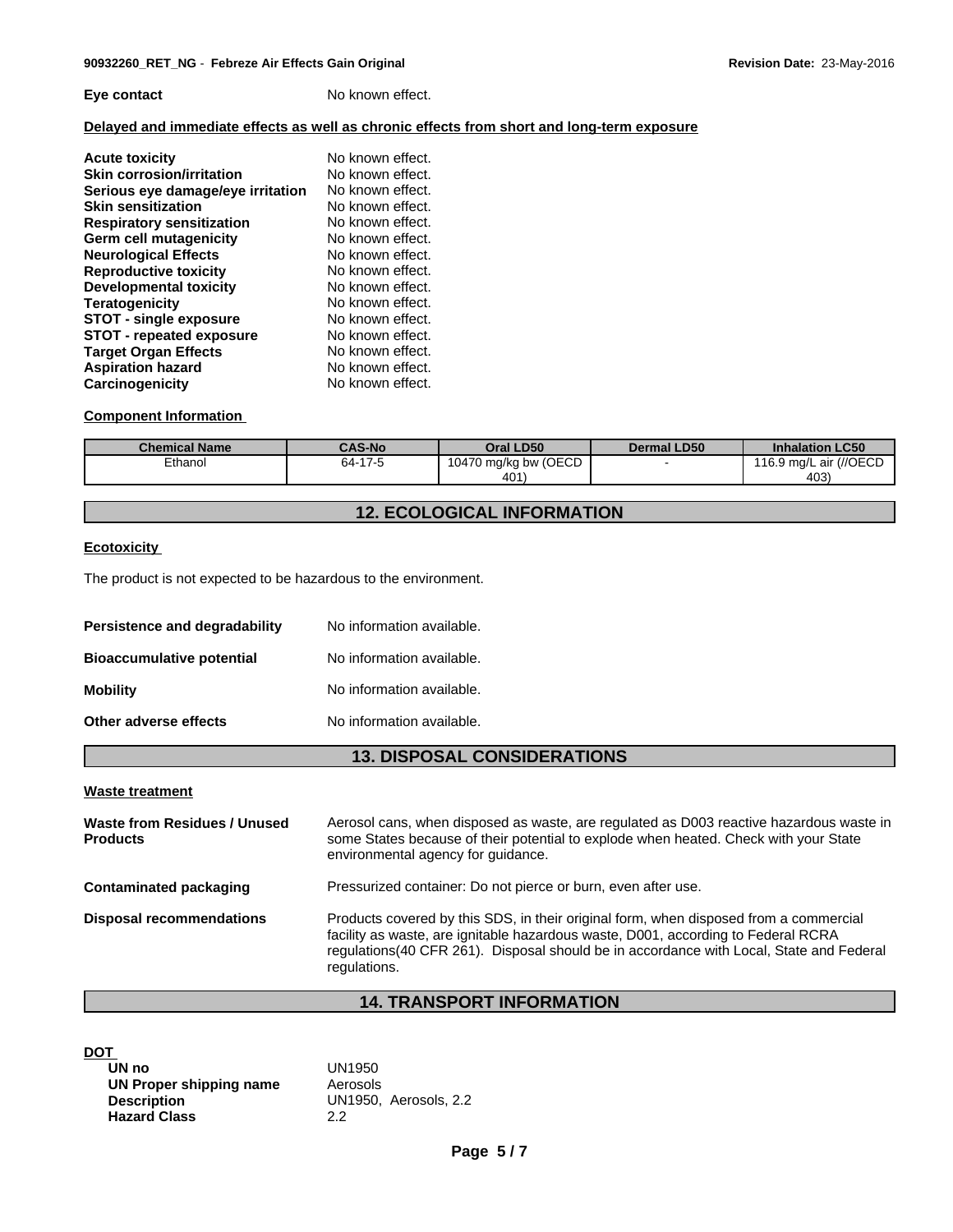**Emergency Response Guide Number** 126

#### **IMDG**

| <b>UN Number</b>             | UN1950                                                                                                                          |
|------------------------------|---------------------------------------------------------------------------------------------------------------------------------|
| UN Proper shipping name      | Aerosols                                                                                                                        |
| <b>Description</b>           | UN1950, Aerosols, 2.2                                                                                                           |
| Transport hazard class(es)   | 2.2                                                                                                                             |
| Special precautions for user | 63,190, 277, 327, 344, 959                                                                                                      |
| EmS-No                       | $F-D. S-U$                                                                                                                      |
| <b>IATA</b>                  |                                                                                                                                 |
| UN no                        | UN1950                                                                                                                          |
| UN Proper shipping name      | Aerosols, non-flammable                                                                                                         |
| <b>Description</b>           | UN1950. Aerosols. non-flammable. 2.2                                                                                            |
| <b>Hazard Class</b>          | 2.2                                                                                                                             |
| <b>ERG Code</b>              | 2L                                                                                                                              |
| <b>IATA comment</b>          | The shipper is responsible for identifying any exemptions, including Limited Quantity, that<br>may apply based on package size. |

## **15. REGULATORY INFORMATION**

## **U.S. Federal Regulations**

## **SARA 313**

Section 313 of Title III of the Superfund Amendments and Reauthorization Act of 1986 (SARA). This product does not contain any chemicals which are subject to the reporting requirements of the Act and Title 40 of the Code of Federal Regulations, Part 372

## **CERCLA**

This material, as supplied, contains one or more substances regulated as a hazardous substance under the Comprehensive Environmental Response Compensation and Liability Act (CERCLA) (40 CFR 302):.

| <b>Chemical Name</b> | <b>CAS-No</b> | <b>Hazardous</b><br><b>Substances RQs</b> | Extremely Hazardous  <br><b>Substances RQs</b> | <b>CERCLA/SARA 302</b><br><b>TPQ</b> |
|----------------------|---------------|-------------------------------------------|------------------------------------------------|--------------------------------------|
| Sodium hvdroxide     | 1310-73-2     | 1000 lb                                   |                                                |                                      |

## **Clean Air Act,Section 112 Hazardous Air Pollutants (HAPs) (see 40 CFR 61)**

This product does not contain any substances regulated as hazardous air pollutants (HAPS) under Section 112 of the Clean Air Act Amendments of 1990.

#### **Clean Water Act**

This product contains the following substances which are regulated pollutants pursuant to the Clean Water Act (40 CFR 122.21 and 40 CFR 122.42):.

| <b>Chemical Name</b> | <b>CAS-No</b> | <b>CWA - Reportable</b><br>Quantities | <b>CWA - Toxic</b><br>Pollutants | <b>CWA - Priority</b><br><b>Pollutants</b> | <b>CWA - Hazardous</b><br><b>Substances</b> |
|----------------------|---------------|---------------------------------------|----------------------------------|--------------------------------------------|---------------------------------------------|
| Sodium hydroxide     | 1310-73-2     | 1000 lb                               |                                  |                                            |                                             |

#### **California Proposition 65**

This product is not subject to warning labeling under California Proposition 65.

#### **U.S. State Regulations (RTK)** .

| <b>Chemical Name</b> | <b>CAS-No</b> | <b>New Jersey</b>    |
|----------------------|---------------|----------------------|
| Ethanol              | 64-17-5       |                      |
|                      |               |                      |
|                      |               |                      |
| <b>Chemical Name</b> | <b>CAS-No</b> | <b>Massachusetts</b> |